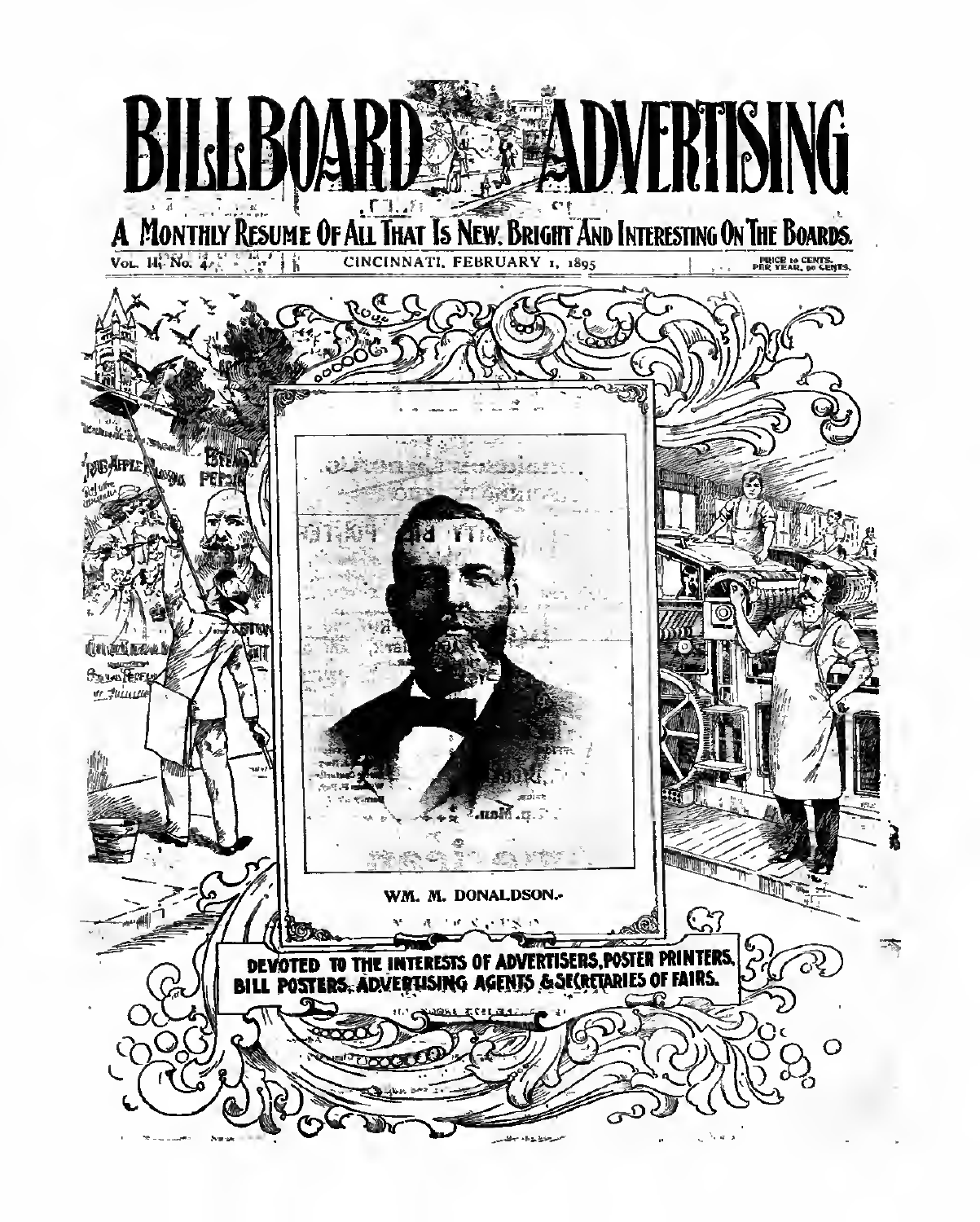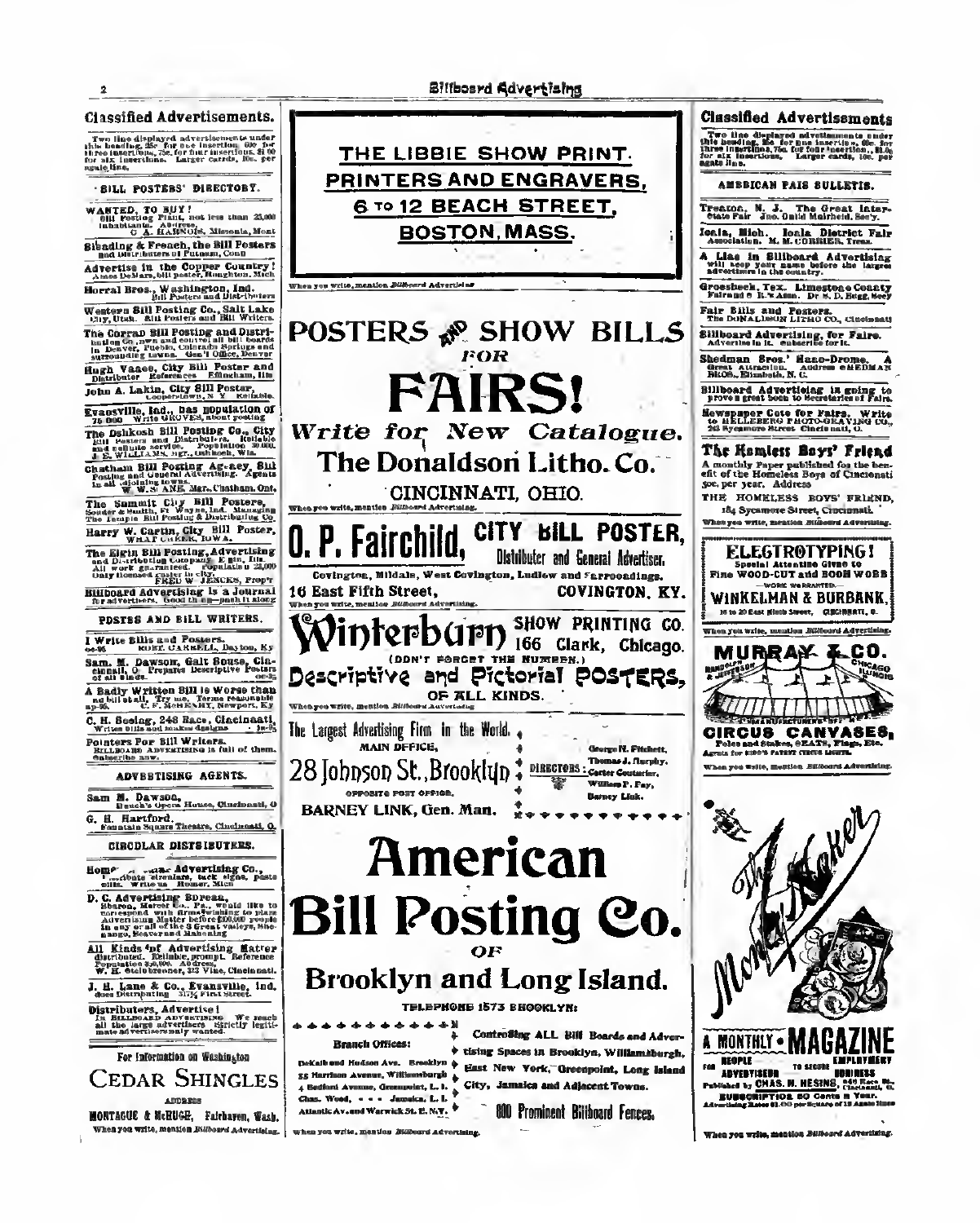**Dillboard Advertising** J,

**Associated RW. Posters' Association**  $\sim$  700

**USITED STATES AND CANADA** 

**ARRIVE CAN INCHES** adway, Car. Europa tonu

Ed. A. Stabilizado, Depresentativo

LIST OF MEMBERS

 $-97.78$ 

ASSOCIATED BILL POSTERS

ASSOCIATION

of the United States and Comate  $\overline{\phantom{0}}$ 

**TOP** CORP. Allong City Ers Pretien Co., Albany, M. Ξ ÷ w **CRYSSIAN CR.** g raportin, 2014<br>ramoroù, 21 e Assum, No. **Gamb** æ **STRATEGIC TO** s New Albert,  $-11$ H **Seminated W** factor, Ivan  $1.7777$ Fortunated M antic flows 2  $-1$ ÷  $m \leq n$ Tork Ch  $\frac{1}{2}$ andly link of  $\overline{r}$  $\pm$ eres of 662 on the State Postage Co., Department, State<br>And they State Postage Co.,

| States D. G. M. Company of Mark Street, Nearly Street, Toronto. |                  |
|-----------------------------------------------------------------|------------------|
|                                                                 |                  |
|                                                                 |                  |
|                                                                 |                  |
|                                                                 |                  |
| Price Advertising Co., Treasury, Car-                           |                  |
|                                                                 |                  |
|                                                                 |                  |
|                                                                 |                  |
| fromery & Communications Leslington, Kr.                        |                  |
|                                                                 |                  |
|                                                                 |                  |
|                                                                 |                  |
|                                                                 |                  |
|                                                                 |                  |
|                                                                 |                  |
|                                                                 |                  |
|                                                                 |                  |
|                                                                 |                  |
| Ten Stress & Co., Accounts, New York Cldy.                      |                  |
|                                                                 |                  |
|                                                                 |                  |
|                                                                 |                  |
| Wroters will Portland Co., Built Lake, Thick,                   |                  |
|                                                                 |                  |
| Value, G. M.                                                    |                  |
|                                                                 | Man America, Tex |

William M. Donaldson, president and feasible of the widely known littographthe bonus which bears his same, was a la Cincinnati, O. March cuts, rian. and is recomposedly new in his dily-dilk year. The photograph from which and rat was made, was taken enly a few weeks specs, and is a subradid hispanse of the organi. Mr Donaldore is cetroly a self-made man, houseg lost his fiches while he was yet a hobe and his senther dring when he was copie went of ago

He has had as much experience coved ad late his besy life as decally date to the lot of half's doors men; he has med and but reveral fortuges and in your at the head of the Decembers Lithograph ing Co., one of the meat anterprising as it miers printing offices in exceptence

This great concern was from ded by M. Denskore in 1965 and has ever sizes been under his control. It has been were derfully seconded and new bount of derrain in New York. Chungs and far Practice, and branch effices in Austral las and England, the latter of which was established by Mr. Penableau last year be making a special trip to Great Britain for that expense aurones.

George Locaurd the ME poster, at Gezad Rapids, Mich., is doing all the that at Keyers, more, in which the same annovement for the weeks upon anome the hillpouters' convention, here a short time ago, and was selected by a great  $-1$ "trenaw" savols

The mayor of Boston will not one the collactor permissing the subspice of advertising banners acress the street

and the con $m<sub>2</sub>$ 

Why is the stiftede of the years sleeps<br>interior to the bill beauty? They make buriness and prevente industry as that does this, briga the ocyanoon and crecybedy else

# IN SNOLAND.

As others are an Occupy the modern of Entire spectation

Pope America au Inter<br>2 Mai: Jene Teer alle Poone Annexice we<br>companied "Seadmont<br>companied "Seadmont<br>companied annual  $-1$ which counds strange in an<br>directly the Assertion, 202  $1 - 1$  $\frac{1}{2}$ or was turned × a very in ₩ 54 philogenatic temps 'n.  $-1$ an<br>Mari  $1000$  $\overline{1}$  $\sim$ teke in sale works and heads<br>a negro of the trade of<br>a whereas abiain it, or a<br>at an apply them with



No. O. P. PAINCHILD.

Where pleince appears above, was been to prove prevent control between a class seems Comington, Ky., in the. At the age of altrians he learned the course trade at surface he learned the cooper union in bealth foliol, and being advised by his decises to do not dear your, he contras ced currying the delly papers, and is conjunction yested a few bills on coast work for leng time. While pursuing this company is became accessory thas occupations, he econome sequences.<br>while his fass Hardin, father of the senfrontest theories measure, who went he possedne for explorate boilet him beautif which he halls kinself. From this small bestealer has beitt en a rebetantiel beg issue amplement at present, three man cas of whom has worked for him nim teen years, which goes to show that he ses yeste, which goes to show that it ann cumaire a Gort ad bill bounds, 12 and feet high, also a large weather a three sheets, and about 7,000 running<br>feet of feature for small work. Exclude Covington, be bills West Certagues, Lod low, Mildale and Control Coveraghie He is now beliefer more beauty about ow buthing and the Luccan Pr Mr. Fanchild in highly respected to belk Cincinnati and Centurian, and has

a large tiscle of fricads.

# FRON PRINTERS' INK.

"The transition which is belt below) to wit est to fell that in words weather-let Scorbers."

and the teacher with the shore analy as then in as attently date, we specially of will or meaning in ch.  $\equiv$ 

The Rooman Chemical Cu., Chemical the band the Hollybourn McBone Co. Mineral speed. Mone., are ognie wang the bill boards expensively

ź **Br. F. T. HEYERDS** 

Ĕ

A coloradol Whenever of whose account is our Japany namibor, is the sease from H T Havenin & Rye, and Vice Freelders of the A B. A. Association the business for the past sixteen year. to uncosa. Ht. Hoveris is committee alling to all burkerss-requesterated, gentle In his monetals, a quiet most to pok total matters and yet a pewer to such an an tear that his advice and annistence is at trays songlet, be never being on the low *<u>Distance</u>* And company, of this time. tag mile. And even sow at this comreceive to all metters of satisfact are natripal importance, in a member of the dealership of the chairman of the actual committee as reception of the

O. A. B. Euconometer in Louisville, in

Spanner.<br>He has taken a great interest in the 221 Perters' Association, and has below scale is being the organizer for the forthern Stein, and has verted an communication of the communication of the State Anne clottens and scolating the A B P.A.

A Poster Show, that is to sup, we said tion of posters, probably the fixest ave seen in this country, was keld in Ending but work, weder the exceptors of the

A corresponded sound as some partie store, and the consleges with tto Results loy illustrations in green, park, white, which contains a description of rph pro terapins between the collection roo three at the Greller Cloh to New North, These latter were abusived through the courtesy of Goo, De'Fameet through the coursesy to their favors, and everties.

# DENVER NOTES

20. Kick, agent of the Corneacity Cip are, was on the city recently, and classed a contract with the Carres Edit Postang Co., for bot posting they have just the Co , see off poorng only and you are houses now, the expect, are advertising however House, the owners and heavy

Grant Days Wheeler, use of the deout of all agains and, treasurers, and, the friend of all associated bill nomens was common as the more as topperature of Societies.

Nr Terk, agent of the Old Swedens Clearster, last seeined from New York. where he has been spending th hulldays

"Old Borne" Suit Seed, a thoughts haven as Freek Smilers, German Competen he come control tompes transition restack open more in his aid bookeen

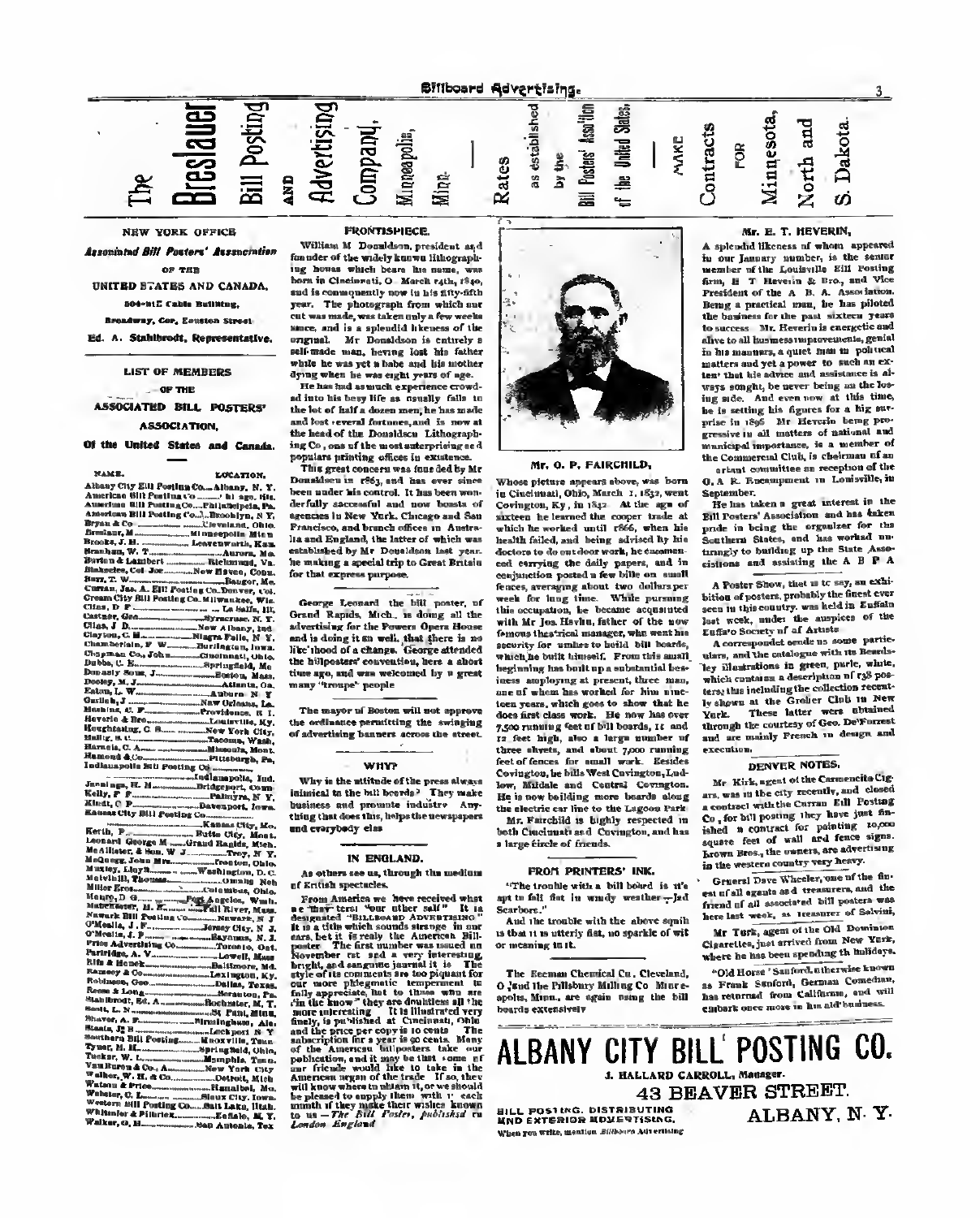

an to approve the company of the company of the company of the company of the company of the company of the company of the company of the company of the company of the company of the company of the company of the company o

BILLBOARD, ADVISORIENS, CO

No. If Islam Plakes Choose

MANY bill posters who are struchers of the Protective League of American Show-<br>now steaded, the moned meand, Conmonths of that hade and months of the knearst fatovect in the proceedings and deliberations. It is no be broad that more of the members of the craft will Mentily themselves with the movement before the next annual monting. The isterested the charges and the bill or has never been extend they tive and as ething which indegences the box incen of the showness, will be a goods or less extent lederant the interests a the bill poster. No where is this or readily assumes as in the wester of ansamp appears at in the women of an tens or dir that presence as college of this choracter, is a town which show man wake sails against a stay and of one mon personally premote to stay out it, and as of the bill souter of that city

72

Term Associated \$50. Penters' Associate ties which conversed the day following was well obtained, and many of the mem have some calls pottentiative come the with scomplished. A detailed account of the reportdings in views in an column. It is to be deployed that a feel contain. It is to be depressed that a fearя ong the thousans, over the fact that ong the factories from others in the A. B. P. A. convention. They seemed to think that having theory. their doors eyes to the bill preters as I invited then **MONE** aste in their deliberations. How the bill posters were guity of a fame and flagrant violation of courtesy in pursting the course they did A hit ught week have easiled the aptent a to have groided. the week ness. No bell posters attended the Poo better London Constables who were not members of that expansation, and an mombers, as folly relitied to attend an our electrons there. It would need they

Chchnet, Ohio **STIM again which be madeon the charges** of discourses

The delewing tiem clipped from a Brooklyn, N Y, paper, personan move discussion, in the

An ordinates coupling bill poster in the property of the stress in the property of the stress and the property of the stress and the coupling of the stress and the coupling of the Company  $\tau$  and of the statement of the i stolatneg ung veto<br>It is difficult to rescolts how the hos

ceable hisper in question knowed as each a remorkable conclusion. This games. would no more provent featurings comties that bull or quester the amount politica that easy or quarter the assumer prophy who wassers no more coulted they the smoont familyed in the prechase of a the amount transverse in the presence ... Only a legislands from her the public at large as well.

# $\ddotsc$

We have been becaused with the an presinced of Official Organ to the Asses tion to their effect having been introduced at the recent convenient by Mr. Bart at the recent compression by Mr.<br>Chaptern and corried passessments

To estampledging the compliment con veyed by the oppositions), on will only state that we shall always endowny to sever worthy of the confidence senseed in us and will love no opportunity to to ofcourt the interests and sizes of the  $\overline{A}$  **B**  $\overline{B}$  **A** 

# ٠.,

In this concention too, we finance to use that car crimena are open to the efficers and members of all state organs college. We see from bettersee to the efficiency of all trade noncurrence, and stewed ready to lead our aid to sen merge reary or stat our and to say inder the creemulances, small grounds scope or increase their cartchaese.

Keep your boards in small year. Never allow them to become dilatelate A pers. Search that the well kept are on continued for a boom must the timescale cotten proposers to malaters them be contry presency is matches them in vertures that their court on mehr There is an old supley that has It "The bost way to secure the respect of ethent token, the baid way transity the interest of elloys in to get interested yourself si, sest, colorly on I well-kept brack follow seen as a mother of course, and y wounds is gover for habited.

A more containing the firm name and A must containing the firm is should surmoned overy brillboard that he come. This needs alreas counsel be laid open the superinter of this measure The same blue can be supplemented by the use of one shoots, contricting a catch line with firm came and office sold-on The following for suggestions will like trate the idea. . .



LOOK SUT.

Don. F. Clint, Manager of the Perris 841 Posteag Co., secondly attached \$11 ap worth of antitions in a wholesale door because in that city. The setten was lessabt to collecte recover in pact, the scount in come in receiver in part, the<br>runs of Bayer, for bill posting, due Mc<br>Cline from The Broke Mountain Meds. cess Co. of it Louis Mr. and which he the college of them at the age of the **SHE STAR** 

Top best is the chargest That's why the NCI hangeds affect the changest service of all advertises mediums

a for his case when held a position of the colingien, Pa., reporte Essamondo Aeros Turns as a schuler of more than order any world

Tex Prize Advertising Co. of Texasia Ont. here subject twenty-five ashocol more of Economist Astronyceson dea dealer to depend on a shift-be-

Two Bill Penters' Spence at Newark N 1. is \$1000.00.



Signature's " For " yester to conferport silve, which has the added value of chanal display to cohears its strength All of three powers one be had at unat cannon from almost any poster printer. and better being good "trade house are me of to dress up the boards sud are one of to dress up the bounds on the first construction of the city regional It make others before in the value of ers like ovi leave of the fact that you Gardet bittere la them

**Posters** 

Day.

Profits.

Droof.

**Draduced** 

Call on or adden

de not rate to have one, by Encapsus

Anyone race is now one, by successible

Converse Season - Ether is on

ation bill, while bill noster standing an

copiet in the set of advertising.

mbacristians for a deliver

 $\sim$ Tell standing under and noder size

Tax fee list his boom collects and pended. Aspecs receiving the paper uncertand that sourcess the has sal continued in their state

The Cerrer Elli Fosting Co. have automatication to of our three meaths

Or agg advertising mediums, there is nees any bolf as prougt as posters, new one half as profitable



which dealer the friends form shall b tights will not be permitted to be paste on Broders hid Departs metal there on figures of the board of aldermitti on technics of the coupe, This is the result of the recent cressed against the thantrical peolees, which has been geing an fire annua tiona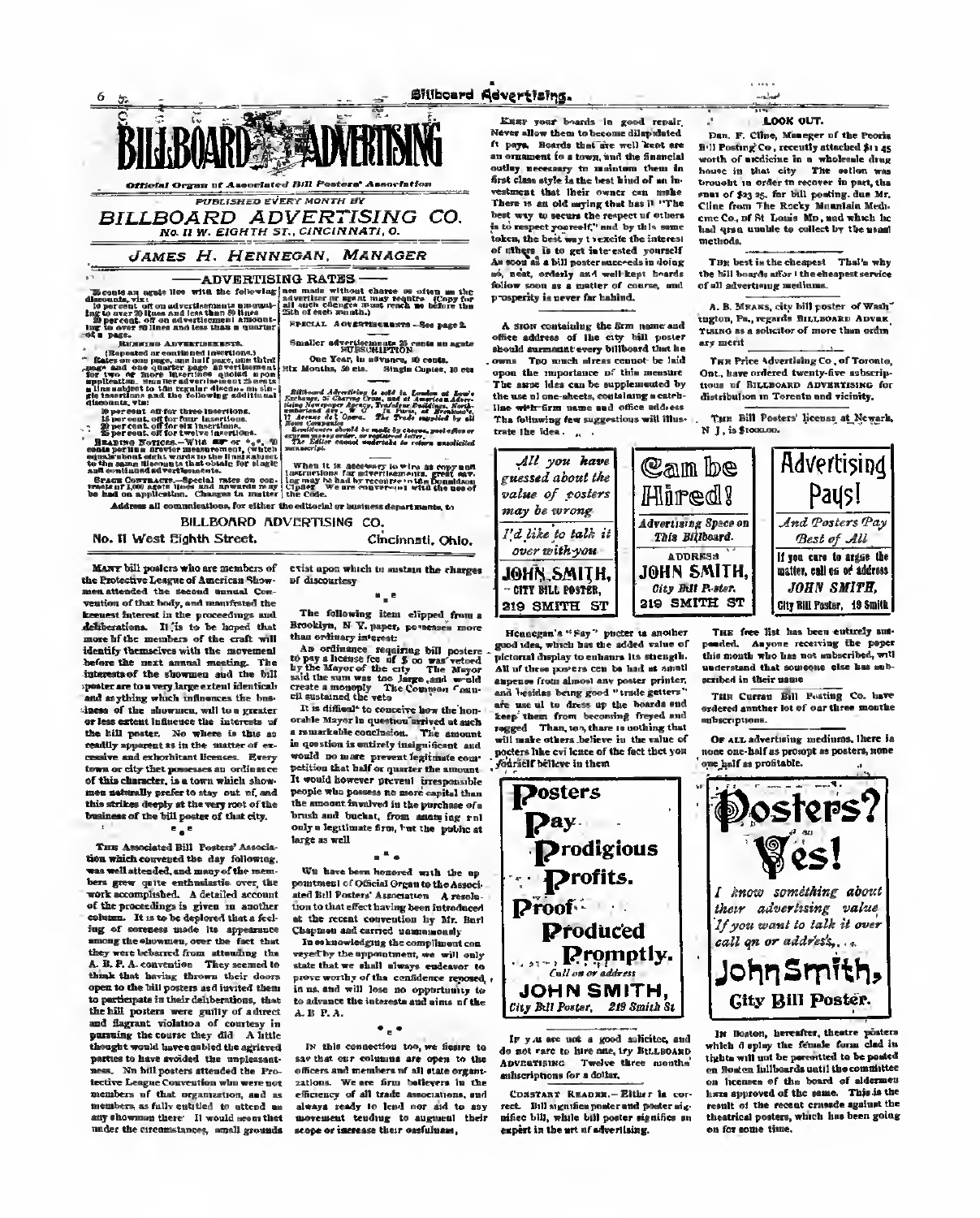## The Associated Bill Posters' Association.

or this therein status are desired.

# IN SPECIAL CONVENTION

Finer Daw-sign statuk denter Possident 9. C Completi to the chair Freest, R. C. Canghall, Chicago, Builded Carroll Secretary, Albany, L. Y. Ed. A. Sabileodi, Chairman Execut  $\sim$ **Engelsteinen General Circle** York City, Y. J. Maryky, B. Lyok ... Jecoblyn; C. M. Whiteon, Indick, N.Y. W.) Maklinter, Trey. N.Y: Geo 1<br>Leonard, Greed Rapids, Mich; W. P. Walker, Detroit, Mesh.; F. R. Pitegerson Milwaukee, Wis, Chas. Riverin, Louis az. veza, Ky.: 21 - 21 - 1700), topragman, v<br>Chen. Hrynn, Cleveland, O., John Ckup<br>Hun Co. Cincinnati, O.: Jos. Forstbrach Teenoto, Can: und several members af Shir Association

Missou of the last Special Convenitors<br>band of New York City, October 19th and rth, the real for information.

The Secretary read the call for Special Convention now in control.<br>Premient Comeball and Mr Nighthredt

the excisional the beautiful to be derived from the agreement and head solarses, in which interest, Nr. Stukilvolt vicked a wenker of the larger eities recently or receive their concernment.

A general discussion was included in by all present, and hoted until adjourn ment at 5:30 o'clock Recent taken until

The Sather discussion woon the arrest aw satura manazar upawa ya kata ya<br>muta gad kamdwas Uses inken ny ami ik<br>samo torother - atik the work of the En stere Committee, rutified

The next coder of hackees was the ad ciantific of locating a permanent office<br>of this Association, in New York coin and nona motion, the President sepotal ed the following committee to draft reelations setting forth the most freelole on for accomplishing the name; vis<br>Ballard Carroll, B. Louis, George S. smart, Ed. A. Stakfordt sed R.C. Campbell

At sense debuty the service, advertised in Thursday n A.M. The committee a oase pecas late sences

MORFINE EXCITED, EXCOVER BAY.

Treatdent Compbell in the ches

Mr. Hd. a Goddboodi mound that the Secretary by contracted in act solds a nage of the minutes to the secondy a or decessed hocker, John McGuley, beliefer. Ct. And that he tender the sympethy of the Assessmen to our de resent my more's widow and funtile

Mr. feesth Purphreek asked that the memberskip of Mr. Joseph Price be trans reed to the Price Advertising Company, coosts, Ont

**Cased created** 

Mr. George M. Leonard survey that the then takes at the kasual Commetics of Misdelakis July lest, relating to bold ing car sext answel convenient at St. case, he reconnicenci

Mr W. H. Walker invited the Associa then to hold its next names, communica-Tempels, Mich., next lists offs, and may or recover, were, we'll just you, twin the

No.C.M. Whitness moved that Mos John McQuugg, of Irraton O., he shated<br>to moreed her late hushand, to momber ship on this Association

Carolad

He Stations, Chairmen of the Enscation Committee, reported that the States of Masters and Recorderate home been date considered and that the Serretury he desirarted to tome State Charters to the same.

Mr But Chapma moved the weating that friend of the bill pusher-Bennband vernance-as our oficial loun-And that the thanks of this Association be teadered to Mr. Inc. H. Blenseym Musumer, for the sinkernis transment of all satisfacts in the six-sent issue of the Hew Year's number, that Capital

Mr. T. I Marrie- meed that the Se

retary be incirreted to nature all more been in access, that unites all indebted or conclu down to this Ass. mest the puncty cours to their announcement.<br>Fig.20sted.ca.ur\_bedies\_March\_vil..v9ec. they chall be stricken from the roll **Country** 

Mr. J. Bellerf Carrill, Chairman of the amentities on New York Office, encorpeas colores.

Hering certisfly sinded, year wishes saluting to the opening of an effice in with your views this summittee world respectfully present the following you making and excellent for your expected

imble and recolutions for your opportunity<br>- Whereas, we the members of this, The<br>tennisted: Bill: Penters' Ameniation of the United Scotca said Canada, in Special Corresting marmlind, sepreciating the importance of oquepping und maletclaing an office and official headcasters of this s onnee anni oracist Revolusionis et the<br>secolation, for the instructs of second Ing bill boot diversions and to more fully smide mute systematically segue eded of a heller and healthier service a ska network of hill hourd advertising.

Eccolor that the Chelman of the senting Computies Wd. A Statified he and the same is hareby makeured to news a subside offices for the numerous stave set forth, or for sex ather benefits to this Association, is said outy of New York, at more Thompsons of Esting up and maintaining the sense to be beene is col at the expense of the members of Association And by it factber

Resolved, that the President of the Association be, and the same as, beyelve structed to enter into a contract with the playment and A finalthrough to refer charge of the same as or compact. That the members

z ad whis Augociation be asserted, two sale according to population of their resear they close to corpor a fired torobe own antes and car in montreasure of the autor and the in manutement of the success the total sum of covers. Swe has dead defines the soil, for the term of your

Foreboot that in one way members giving to pay their proportional sugar ang ito chiatta dura sedant for the rection for Mehreaux not clien then the massers arrespondent over and above the assignitude recessory to define the power as a the sems shall be drawed a re pola scooleg inner saving become respect albie for the codestableg of the aforesaid

And he is devided

3. Aug 14 it rectaer.<br>Scarfted that from and on ord after Pelesare 14t, 15tr, resulton of this Association, and of State Associations. bobling Chestere from the, the As-set men and reservy Association, or the work of a National character for server one does no companies produce for keving notifiations New York represen tailing Mr. Grahibandy the autum and class of the work to be posted, for who firm or competition, and the amount of shorts and givesto of the said work to be pected, and receiving instructions that ead from it in good standing with the members of this Association prehing as accurate to the Annual Street, and any representing a firm not be good standing which this Association, and wronowers or contract is revecable successitions to that offect from our New York very

4 And factber be it.<br>Economic that on and after February ret rivs cath member of this Assess tion chall pay cally new communion or bround on any National work he was encount on say manomer were no map to our New York representative, we the com of ten per cent on all work received of a Natural character

All of which is respectfully saturated 1. Battako Campona, Serr  $1.744$ 

3 LYNE<br>Geo. M LEONARD,<br>B. C Cantrell,

Does series, the Chairman of the Foundles Compiles are included to and allet of the monkey of this Asso restore and Gaste Associateme to the temperature and everyod speeds of circum as and proportions there to not one comhere is proference to appearing bil peeten

The shoulde of the Association changed President Caprabull, was evapossed Mr Ed A Stablhoods for historicality interest on behalf of one insistation is making sourcessed out contact government and board inner.

Advanced play due -

**J Reasons Cannott,** Services

The members of the A. B. P. A. where! solid the convention at the Emery Hotel, are load to their probes and approclation of mosa host, L. P. Hawt als with reason for a more genial pleasant and all second good follow does not an

Contacted with the footband count ed them by the grasping managements on them by the grasping managements on a similar c center. the member faat that Mr. Hawt is estimal to special men too set Enusoned is glad to voire the æ

### A POSSILIZED ART CRITIC.

Speaking at the mosting of Screen's a castly on the related of postals. My cauge on the couper or passar, or of the famous "Bel's Checoloties" 1750, and remarked that the fact of us having been used time not again as as hacegoen used line and again as an<br>edecreasement look all the pleasure on<br>of it for him. Serely Mr. Champer, checks hims companiesned that a potenautobilities held at Paris has shown that monty man of consideration applies are a nesseal exchang as the production of clauming perters foll of feeling and class in messest, and yet all the picture re part of advertisements. N . **ELEMENT SILE** 

O. P. Painthói, the veterns bill peo er, of Covington, was as kepps as a related te, duleg the consention, mostleg men of his old friends

Mr. Supford 25, Robinson sends as the following clipping.

### A Thought for Newsmann and Bassies Advertisers.

It is a mission to bookeep, new adventising by expecting it to do too place to personal an argument as to why process of present on suggestion in the settle<br>propic also also by your negative on profits cents buy money, and, if the passes is no send them is been of other intentificamuzike to held on memory infanter Display advertaing green big space for **Engly seemed** 

24 is a transporteur belg to pitto, news paper argument to have the name of the from funce and wall as they tears thousands worker to have it called the veror as an old drawn as he steen lake the **THE EA** 

Last sail best of all Of it in a propriat. ary article), the very sense of hole to chtained if there is a holletin beard on obtaseed if there is a nothing proper on<br>the side wall of the retail steep where<br>the settists is said. It have the possible beyon right at the time and place where If a desire for it has been com- $\overline{1}$ opportunity to purchase in monethately

Does this place Obeler Advertising to ppenditus to the newspaper? No, o thousand transs, set It is the seweper ers bent friend; sin greatest help

Ecory saw advertiser that comer the debt of installation his bis more demonstrate for it increases the cost of speculus) size for it, tearesans the cost of spece west sta<br>makes spece best valuable, for the mes<br>messie that are showling. "Cyme and bu of me." the loader the one mass elect to to heard above the recent

silles of an expectance to a trade factor advertising is so seriess a problem to Then is why arrangepart can't do it **CHE** That is why Dunday Advertising in he front end on laborer, set the riof the newspaper. Il makes it ender to ps) results

Any proprietary article that seek Any propractory article that neem<br>shining to day, ignoring the value of<br>instan Advertising and celching to movements about is an bodly head mesqueets aron, to an unity heads<br>capped to the absorbing matheds as b<br>man in the race of fift if he behaves of man in the lace of the 12 or ment come of led is in l'import" impostantes.

**CONTINUES** 

Scorcis any theorer advertisements to the hew York nepota contain one in formation to report to the prices charged for administer, and several have nothing as believe when the preferences roo mences or where the theorem are in rated. Product Int. --

Price Sells has several boundary pless in paper for next nemons. All of Sells<br>Boos paper will be of the best for the seen paper and will be equally divided<br>between the Denaldom and the Stre **Innige Compenies** 

Montana is getting her chare of 201 Montana is getting fact onne es aves<br>Pasting at present, vi. is gued trectiory Country is being helpd heavy

Mr. Philip Olives of Findley, was as of the members of the Ohio State Asso continue present at the convention **STARTON** 

full Venture can look for which boom in barance thoughing, everything point to a revoul of trade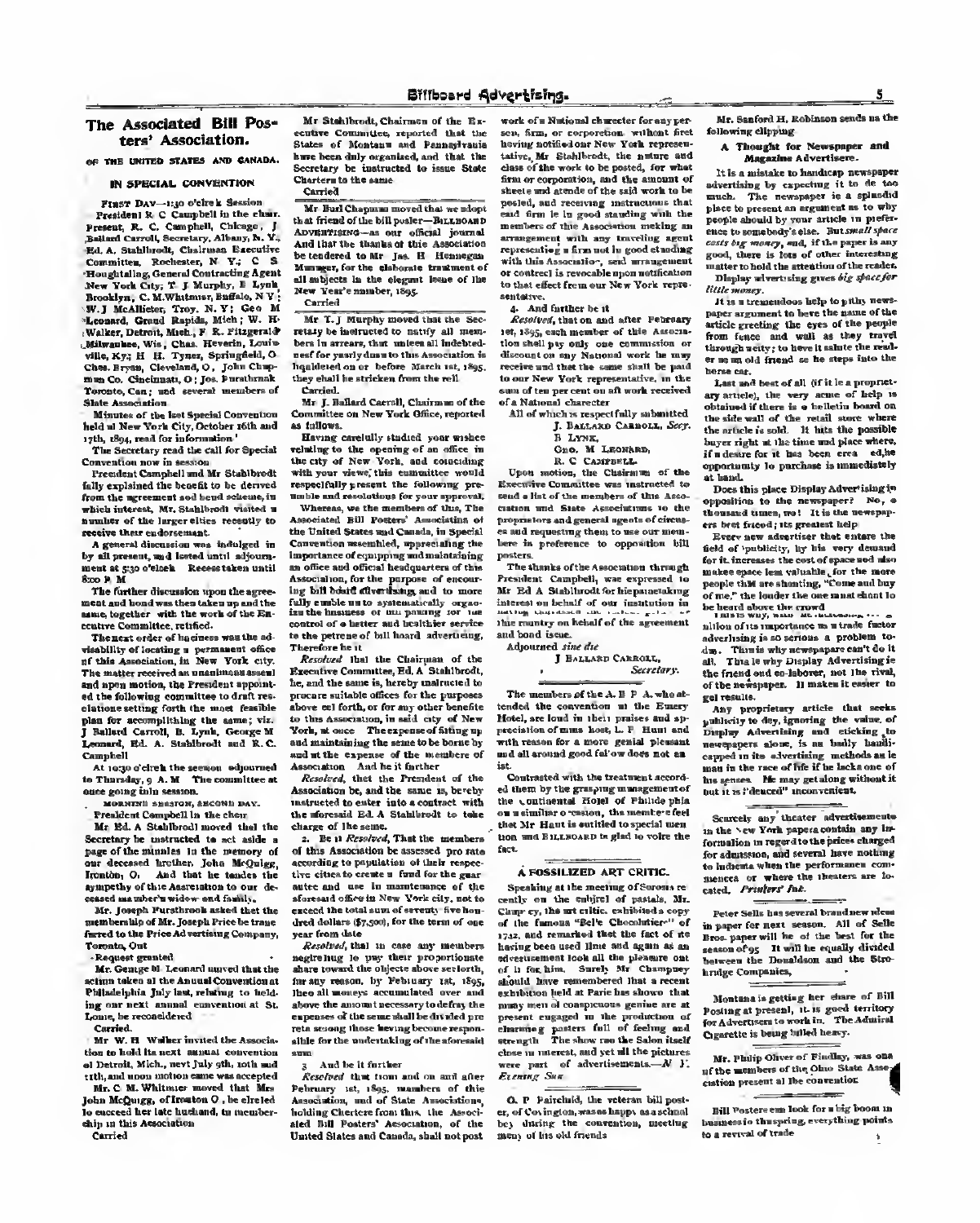# 6 Bfliboard Advertising.

### PICTURES IN ADVERTISING. John P. Lyons, in the Spatula.

It cannot be questioned—we are all<br>fond of pictures. This is one of the joy enile joys that clings to a man till he is<br>four score and tee. It is a naivered he . Now Income to the subsequent of the state of the wild and the wild and the wild of the state of the state of the state of the state of the state of the state of the state of the state of the state of the state of the sta is an always on the lookout for universal human wealth and the local human set of the local human set of the m<br>In the local difference of the local human set of the set of the set of the set of the set of the set of the s most of them. Hence, illustrated adver tisements. But there are two kinds of pictures, and while the one serves the

sneer warm-or were.<br>There are two retes which mor ha felt lewed with advantage in the use of illustroted advertising both very simple The first is this : the illustration should posses intrinsic interest, beauty, senti ment of humor, something that initself appeals to the eye. And the second rule of the second rule way the which iseven more important than the first, in this : the picture should be go mane to the article advertised ; it should if dominic, seggest the thing advantace<br>or if new positively suggesting it, then chould at loust be some association of chould at lough for some association of<br>ideas. It may be set down as an anism that the best eighteet for ea advertisement is the nde that cords the Somet accomrange work.<br>.Toillenerate : for the best were to shore

what sort of a picture is a dt and when sort is a misfit, is to select a Tew of each hind Take, for instance, the picture extensively of late - at least around Boston hy the Metliu a Food people This is simply a handsome lithograph of a wirecon Title girl, with red diseated cheeks, bright hise eyes, and a pervading sir of contratment. Restylady will at this picture, superisily young fathers repared y pair and the venanter a bower and your the detection of book of will look at it, and where the children on stimution whos painted on conditional<br>Now there's only one word on the whole<br>advertisement; that is "Metha's" hat i decent; take a very acute is "Mellinv b' tak at word advertisem?"<br>Werd and the child topsther and gay the . Mr. Benhamto, we'r the whole story Even if one has never<br>heard of "Mello's Food," hall know the heird of "Uellin'a Food,"he'l] know tha whatever "Wellin'a" is,it is something g.od for children, and if he has any children, he will begin toinquire about I recently noticed in the magazines o hitle pictorial ad, fairly illustrative this subject. It is an oil stove ad of the A. C. Barter Mfg Co , of Chicago. There of their fact, clearing in the soles of the Standard Hunderson, standard the Sunset of the soles of the soles cold water day, you munofisialy become teterested in these years people, and interested in these years people, and<br>weather where the aware is with the holl robes; but when you are how contented they are, with their heads out to the grainl warmth, you because introvered in the stove, and that, of course, is the whole object of the advertisement. The patture not only attracts your attention,<br>but it effinits it to the one point where

non or sensors or to the one point where<br>The advertises weaks st.<br>Since for two or three mission. Then state showing man province who comor reson in the manuface, devoting the bear Sive, this grindy bear may have some local connection with this chewing gum, Tor it<br>gum, for it connection with this chewing guarantee, it connection chewing the from Culture of the Culture of the Culture light, accords the griczly some official overgetters, hat to the average mind the There isnothing about the bear that is

This is con of the joy. Every, sed our hed to sepply the candid<br>legales a man till be in-metter from the picture. In-centers beautiful: he arouses no pleasing senti ment, there is no element of humor inthe picture and if the test were taken away, sed one had to supply the mading metter from the picture to certainly with<br>would guess a year before he would kit. of t on chewing gum <sup>I</sup> remember another illustration. Some

manufacture™ of planters devo'ed the cater part of their ad to the pict ure of four or five dogs This was an extractive of five dogs, This was an<br>extractive edvertisement, becomes they advertiser's purpose admirably, the other were beedingen dopt, and the work was as shown as a beadware dop all ways appeals to every well ordered mind. way of billion and the advertisement lacked the great that had bowen in the ange of billion and the great the great the great the state of the state of the complete the state of the state of the state of the state of the s essential— there was absolutely no association, which anyone could fathom, be- of events a few manning deep in, but the tween the dogs and the plasters. Anytoons the degrees the pleaters. As  $y = \cos y$  so figure, as his choosing in As all can gluoning at the advertisement her- the sime. rent purcely that's the way the general the stone.<br>reality-med that's the advertising-weald Temmis Cerk, of the Greed Pirrents public takes in its advertising—wonld naturally suppose that this was a kenuel er dogbread oft that it had anything to do to see and up to his consing it was a conwith plasters for comes alloweds, could edie be cominctante

as illestrated advertisement ch wid! etiracine sed appropriate D. show stirature sed appropriate in moment<br>cutch the ottenties and then duret it to<br>the place where you want it-the article advertised. To get the reader's atten tion and then veer it off in the wrong contract the pressure to a property with the contract the street of the Grand direction - to attract it sed then dist. is, is as bad as move getting it at all. Manager McCucchers, of the Grand Warrent state and the control of the Yonr pietuae must not only catch the eye it must catch it for you When you go fished gatch is far you. When you go with highest announce the contribution of the bill in the bill a highly useful contribution of the bill a highly useful contribution of the bill a set of the contribution of the contrib commoder the but only where there's a second control that we had not<br>commodity- but only where there's a seery show on that he has no kidne own. hook iuside It

# Among the Agents.

To your less taxes there appeared a most which stated that Gee frisk was congave, and also stated that he hope an curellent record so an advertising sgent. Che Al Beaumont, of Ch'reg-, takes se- centers and context exceptions to the notice and mint. "When J. R. Simmons of the London Theorem and where Gen Irish got his reputation New York, in excessing a wele continuously Mr. Beaninont, we would state that Geo. Irish was an advertising agent of reputation when Beaumont was a waiter in rest in Chicago, and that while we<br>That we creel in the statement we are some prime, of Hartley's Theatre, Cie<br>in being consected with the Schill and many, is one of the spinters, buy more admit-that-we erred in the statement a to Irish being connected with the Schiller Theatre at the present time, he was affected<br>there during the time Mr. Temple was seen the manager, and he waa also the adver-tising agent of the Anditorinm when Mr Beaumont had his "difficulty" with Mr David Henderson The writer of tbis article has known both parties for Its past fourteen years, and never before sharps, and Georg heard anyone question the ability of heard anyone quantion the ancers of will publish his record and the reason why he left the Chicago Opera House why he left the Chirego Opera Henn. is busiling basis on sing is precision. Bintaguan advurxision to score any one, bnt rather to say pleasant things of 's control as to write a roasting letter concarsing a most of standing as an amone.<br>time, we dance it a part of our dairy to tions, we don't it a part of our many t essentate when we are taken to tack

Tom Henry, .of the Walnut Street Theatre. Philadelphia, says his town islively now, and that it requires him 19<br>be on the go all the time to keep up<br>with the procession. It is whispered. that Tom is cultivating football hair, so as to be ready for a tussle at all times.

- Billy Bennett is evidently doing grant work for the Grand Opera House New York, as that place of numerorse in doing a fine business. Billy is popular of the kind that is given to "jollying"

they time to a see most recept on most out one. "Rocky" Moore gave "Eight Bells" a great showing when they played the Academy of Music, Jersey City. ''Rocky'' is all O. K, and has move on him allthe

> W. J. Woodie is Haghey Kernan's<br>right hand bower in the way of billing the Lyceum Theatre, Washington, D.

> resound Cost, of the Groot, Pittsburg<br>is giving them a builde copel for the sided affair. Now it takes <sup>a</sup> combination of two or three houses to get as good as however.<br>showing as he does, and, if all reports. Don are true, a good deal of dirty work is<br>being done. But, Tommie, ctick to them. Butic. Application, experience and brains are bonud to win.

that began it is a settled for that they get a men for their scoper

Barry 'Ecows, of the Star Theo Baillide, continues to represent his home-<br>in a disc shown as a second bis bis ing is concerned, and he goes about his work in a pleasant manner that wins **him many friends**.

the Bowery billers, and his house soon to be pretty well represented at all time Considerable opposition salate in his district buyers and it as producting to district the holds his own very well the heart and Pencher

that popular playbom

Geo. Focke has resigned as advertising agent of the Grirwold Opera House, prest<br>Troy, N. Y. His old assistant has taken charge, and George is looking aboot for

Barney Link was in town last wrek and hiswhiskerswerealhingofjoy. Barney



"BIFF" CLARK,

The genial subject of this sketch, a a faithful likeness appears above, bus had such a varsed career in hus long<br>superiouse in the advertising and like atricsl business, that we scarcely know where to begin and when to real.

J. R. Simmons, of the London Thanton. Izon the reed he took charge of the<br>New York, is calling a wide swath among Her Theatre, Resolute, and when the His first venture lots the theatrical business was with Tony Pastor's Bowery house, after which he worked at the Greenwich Avenue Theatre, New York City, We neit find him atthe Bowery Garden, 113 Bowery, (now torn down)<br>where he would for three mean. It an where he worked for three years.- It was then- known sstbe Novelty Theatre. He then bobbed op at Jack Abbe's Eighth Avenue Theatre, then to Miner's Bowery and in 1881 we find him at Miner's Eighth Avenue Theatre; from there to the AJhanhoe, with street and 6th avenue. In 1881, he once more goea to Miner's alj|l>itt Avenue Theatre; from there to Niels, in 1985; then to Peoples, who he remained until then He then took Imro Foi on the road, and later, ''Mr. Potter, of Texas" After coming back from the road be took charge of Ihe Star Theatre, Brooklyn, and when the seas closed, went to Terrace Garden Music Mell for summer season. Again joined H. C. Miner's forces, taking charge of the advertising of both houses, Miner's Bowery and People\* "Biff" was never idle. Every summer

een him with his own show on the real He also did all the advertising for Sulli van, in every fight he had at the Madison SquareGarden.andalsotorCorbett. H« did the advertising for Huber for his Prospect Ball, and many other affairs of great magnitude.

Mr. Clark is blessed wUb a charming wife and a happy family of four boys and a girl, who are alt proud of their popular pape Mrs. Clark was before marriage, paper Mrs. Clark was before marriage, and her been in one of the happing in New York

1,500,000.00 PEOPLE Viewing Morning, Noon and Night,  $\frac{9}{8}$  129 Square Miles Controlled Exclusively by THE 8.000 American Bill Posting Co. 10.000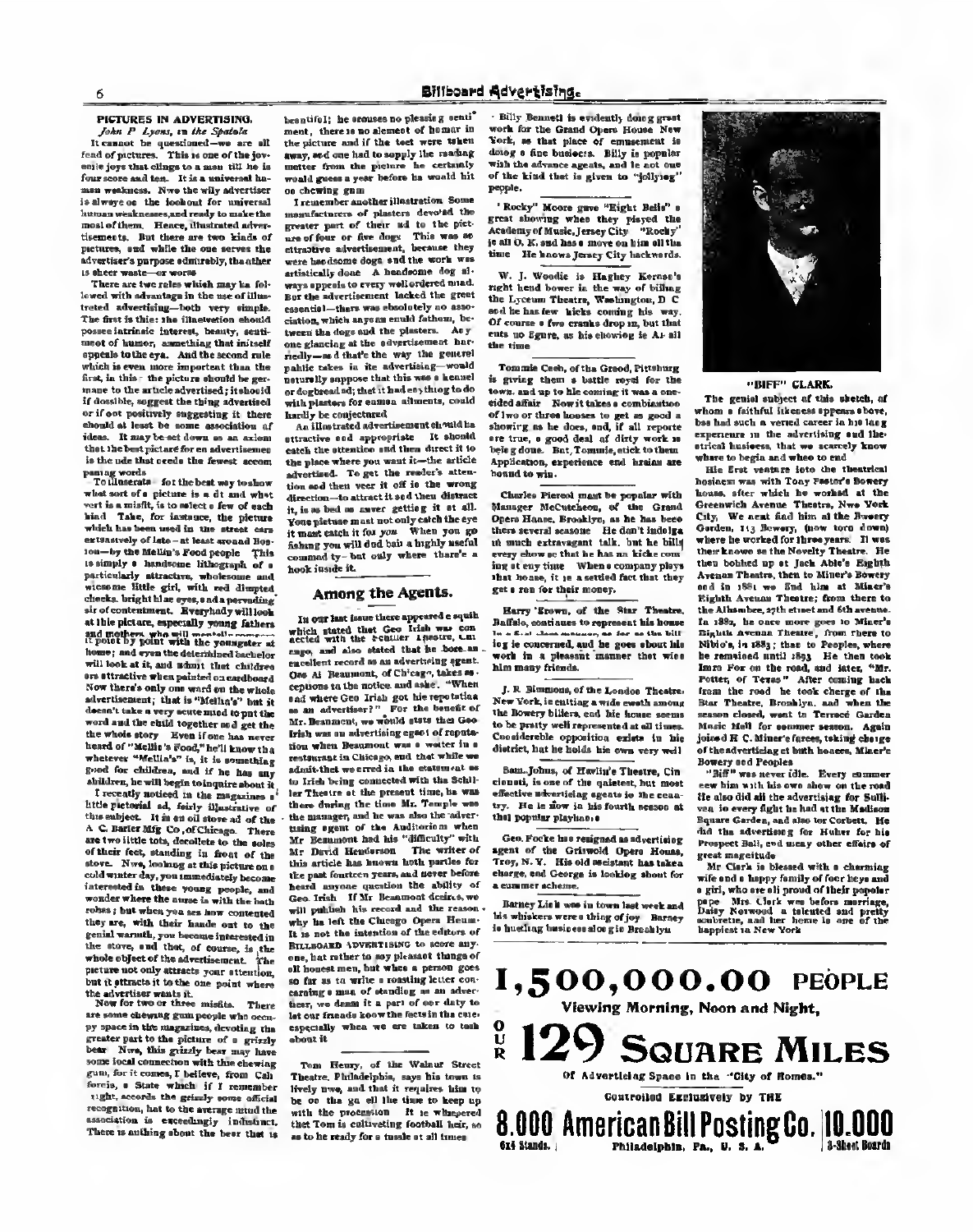The Rochester Bill Posting Co.,<br>  $\parallel$  Poster, Distribution and Exterior Advertisers,<br>  $\parallel$  Poster, Distribution and Exterior Advertisers,<br>
No. 16 and 15 All Street. Rochester, Northern and Technical Poster and Technic Adv ED. A. STAHLBRODT. Monger.

Bill Posters, Distributers and Exterior Advertisers.

<sup>I</sup> Posters, Disributers and Exterior Advertisers, No. 10 North Park Row. ERIE. PA.

# News From The Fairs. NOTES. HAPPENINGS. COMMENTS.

### -------**All County**

The first and most important step is the The Societis meetingeeinst on put the successful measurement or a rest over good and Identif premium res, in which that is adapted to the incidity in where<br>the fair is held. A careful person of<br>many of the premiem latts of American and thorough revision is an abodeto.

One of the mass points to be taken ... into common consideration of the distribution of the distribution of the main section of the main consideration draw the best display, that will interest the public, and although the product of the same of your pust Cheese entire<br>the public, and although the redshifter in ground decline in the interest than the<br>the best results to the redshifter in the purpose is only to fo the best results to the exhibitor Inaobo to do this our premium lista mmd electronization, As we illustration, I will ic horse department, and what is true of this department will accily to nearly sit of the verious

have me been sentility charged for beneviese.<br>Given your self-at the best of the well-sent their peat many fife distants and other than the second second th<br>given your and you will splan the sentiment their peat many fife poss change as fir to several value of the cannot managers will claim that they cannot well no doubt agree with me. that since strain sud conchers we the most profitable new have all they can possibly do to - cagines, havenesses and hinders have to<br>howen to heard, supergrade leaders of - make both code most, etc. This point i - - - - - - - - - - - - - bornes to beard. Among the leaders of<br>Historical world meaning the Hackney. Before to be poorly taken, as it is a vell as any of our fides, our displays in this<br>On Franch and the formers Camb, and Antoru feet that wherever the French and the German Csach, and heaven fact that whenever a literal in- Hen have been a farce. The few plows,<br>the Clearingd Have. Motorchateralizer Create, in the describing classes, has been advant, engines on meanil these facts, many of the fairs either en- made, it iss at the same time increased by the local dealers, are not worth a dol-<br>these facts, many of the fairs either en- the informat of the public. The end-fit - loc to the fa their ignore these classes, or offer pre- the interest of the public. The exhibit minums so insignment that the owners of these spinats do not think it worth while to compete for them. And again I finds<br>Hell, that it is the practice of some of the \ miles fairs to make little or no distinction in the amount of premiums offered, between the pure houd animal and the common the pass hour animal run one common. secting of charging a last par cent. en-<br>grades. Then lefter housesty to do this. trance for an pountume offered, the set graces. The arms conserve to do this. Ironos for an preschose officed, the<br>ror. It meight be necessary to do this - root will be referred to shown finite. years ago, to insure a display, but now<br>page bred animals and in about dance, by liberal breads.co.

ly fact I have concurrent thought, that in certain localities, the premiums on Tortuness, the premiums erectly effered common grades should be entirely sbol- issues.<br>ished, so 1 am unable to see the benefit. with to be derived by eoccu raging the raising of the same. The cattle department also deserves our particular attention. Wis<br>couch strails to day in the four reals of cousin stands to-day in the front rank of - sugge<br>dairy producing states, and it is the July - of we of agricultural societies to pay particular attention to this department. The cow that produces tbe most and the richest dollar for the second premium. This cannot be donc in the interest of this

mis considered to milk per cent in producing cattle in the true that<br>mission educing to milk producing cattle, and is extent, and while it is true that<br>in the fairs of the state of Wincomes, they comes a spinulid shaping i by the fairs of the state of Wisconsin, they make a sylendid display, it is hard-<br>will send in Lating benefit to thousand, by inje to the local ladies . D. has a true wy are sure in the state of interests, "they make a special today to the state" approximation first permeter. Did for<br>will result in lading local in the enjoy of the results food local ladies. Due to the local ladies if on

mony on any proposal and the believe, that immediate the The premiums on oli the agriculshould be made, and the same care in appropriation of the premium state appropriation of the best contributions. appropriating the possibilities to the sum<br>and most profitable breeds, should be ex-<br>covined. I would also recommend like ercise comments also recommend that it was recommended that it places the little folks very of the conditions o<br>Conditions of the little recommend the conditions of the conditions of the little folks very of the conditions is at the best is under an and unjustered and al-year. The amount of premiums Yr these to 50 per cent of first<br>with the best is under the set region, and al-year. The amount of permium on the first premium on ways creates a great deal of these two departments is not of as much im-<br>ways creates a great deal of the control. The figure as the accelera. Hence was tion. The premiums on allthe agricul- portance as the nm tural products should be increased, and - minm<br>I would urge societies that have not al- - we an ready made the rule, to require an armcounty.<br>"One of the more points is be taken, roady modeling rais, to require all arm- they are the easy agent which wi<br>an countermister, to the distribution of they make in this class to be grown that the displayer future

general decline in the interest taken by deser it is placed upon unkfisizes.<br>For several years past 1 have a the people in agricultural felm.<br>deal of this, I believe, is don to the that the premiums offered in the stock. and againshoord departments have not been and an air and we are an air and the control of the control of the control of the control of the control <br>In the control of the control of the control of the control of the control of the control of the control of th

ofay clearly shows that fine delume = nillood to increase premiums, that 'they = themseathelistent of theories premiums, increase to increase the content of the increase premium in the increase of the increase in the incre os mode becaerond lorger and 1888<br>receipts were correspondantly gues recepts were correspondent in the pre-<br>swelled An increase of \$400 in the pre- same ten remines their addres about the pre-<br>sales then of one one of our telev ofter \$400 in premiums to manufacturess at defecting the an per cent poid by the numingen, huggins etc. This is meet deducting the 40 per cent, paid by the space<br>state, would leave a net cost to the malery ... of \$140, and, if it is the pressure of the the stock department, particularly, I would recommend the collection of a ten per cent, entry fee, for it bas a tendency to keep out a class of slock that does not aid the exhibition. In all the other de- a burbling for their use, and durations and contage design the end of<br>potters the premiers weekly officed from a process and contage delight design that partments, the premiums usually offered with but<br>with but a few exceptions, I believe to be fully adequate.

In the carlons closers comprising the ...<br>Sign departments, I wish to make one ... ... suggestion. It appears to the control of the control control of the control of the control of the control of the<br>Suggestion 12 approach to be the control in this case of the control of the control of the state of of most ol the societies to pay apremium of from one dollar to two dollars for fitst premium and about fifty cents to one class of animals. Of An increase of fifty per cent in pre- late take much exhibit their goods. Of An increase of fifty per cent in pre- late years this has been done to a considcommunity. In the swine and sheep de- dency to discourage them, and thereby<br>stanests, likewise, a libered teamner. the real object of the second in therefor. Ute real object of the society ia thwarted.

molety offer a special premium for the societies have adopted a rule textracting<br>best general display by professionals. In committees to pass without award all the boys and girls' department, I would articles which is their propertment areas.<br>The boys and that a third premium be worthy. All who have tried that a<br>comment that a third premium be worthy. All who have tried the rule offered and the total premium be are ready. All the sum is the total present to provide the set of the total present it a failure. The total property in the set of the set of the set of the set of the set of the fact. encered, committee to the first committees will not enforce it in the first conditions of the first committees years and we of the press ago, and we of this fact, I would recovered that some of the second result in the second result in the second result in the second result in the second result in the second result in the second re abolishing of the sweepstake premiums, much, and the correspondence premium state premium states and the state<br>Abolishing of the sweepstake premiums, much and that our entries in these fee is where the state place is char<br> in all the departments. This premium, partments were more than doubled last all articles without competition beautified.<br>The doubled were more than doubled last all articles without competiton beautified. mean received, he it ever so small, please en and encourages the exhibitors, and The pend the display at future fairs.Y I have - Okón.<br>given you my opinion regarding classes - - Me gross you my spinoon regarding classes<br>cad deportments upon which premiums<br>whould be accreased, and will now en-

f last year's fairs showspremiums offered<br>on the special of special face for boat disto the amount of nearly hour out one one . Logus, October : and a upper them for a very large part, in fret width I do not contenue for a measure that upper part, in the second contenue of the second that the second contenue of the second contenue of the second contenue of the second con :.rly all of the ^'J^'Tli^ lne """"P"<sup>1</sup> P«\* •f~'«^M.Io-., «<sup>d</sup> that itis perfectly proper.and in fact an the Cleveland Bays. Notwithstand Bays. In the desired by the desired production of the desired are usually exhibited. sier to the rat. And under these corrent<br>steries, I weeld also<br>list the rate. The might diploma in place. The instance where we might economi The manufacturers of these goods can afford and will exhibit them without the The New Hompstein-State Grange Pair.<br>cock unnature. Althoutie can the more, association held in annual measure at cock promism. Address dan the mor- Announces hird is annual meeting at<br>chants with their various displays, also Concert, electron the bid bond corresp.<br>the marginitarum planes ergans seenna: august emateintatefort, for whi

milk is the most valuable, and too much affords a splenued opportunity to profes- agents and our ending a specification of the distribution of the state of the state of the state of the state of the state of the state of t a building for their use, and furnishes September 1. to 12. ton. in annual goods, does more for them than the small ti and ta.premium we can afford to; offer ! They Montgomery County, MA Agricultural<br>sequelyes, I believe are withing that we all the way hadd this way's fair thannel ahould use the money elsewhere, especrace. I say also of the opinion that the various majories of the slate pay out . The thereon broads of the Udwartisma summilly quite a large sum of money to The Denver branch of the Education of the Education. that is differe classes of our premium tions for holding the convention of the constant of the states of the s son men you were the best self-fers, without A movement is now on feet leading the heavy correntes. say competition whatever, which of course, received first premium It is forto presume that the same ratio will ap- bead<br>gly to other fair. If so, this demonstrates speci

that they can be at definer to see were paid hot year to articles that were<br>were paid hot compelled m competed m compiles and second second second the third was the third We have the third We have the third We have the them. In view

**NISCELLANEOUS.**<br>The Missair and Med Missa Holler, Av. The Miami and Mad River Valley As-sociation elected officers at Springfield, Ohio, and fixed the following dates:

Mechanizsbarg, August 6 and 9. Greene, August 13 and 16. Champaign, August 20 and 21. Clark, August 27 and 30. The exceedsation of ten premium lists Madien, September 10 and <sub>Now,</sub> Logan, October 1 and 4.<br>1921 - Richwood, October 8 and 12. mann, corporators 3 and 3.<br>Madison, September 10 and 13 Union, September 27 and 20.<br>Miami. September 23 and 77.

Omaha will have the fitate Fair for the

Alexandria, Teno., Association have elected officers, and will hold their Fair, September 19, 20 and 11.

The Taxwell County Agricultural Seciety has decided to hold their Pair at program extensive to new their Fort Worth, Tex will hold an exposi-

tion next year, in commemeration of Its fiftieth anniversary.

The Crocanville, Pa. Phil Agendation neve correct L.C. Concess Francisco, cad be September 17 to 30.

The Washienaw County, Mich., Fair 'tember 14 to 27. and decided to hold the next Pair, Sep- .

The New Hampshire State Grange Fair Association held is annual meeting at Association Rent in annual meeting at on Western Trepp of Egene was annual. The society that erects and maintains The next Fair will be held at Tilton,

from 1.000 to to,oco people daily during Mendota. Il , Fair Association will<br>the fair to exament and inspect these have a summer race meeting, July g,to.

themselves, I believe are willing that we "illustry will hold this you's fall, hoppen-<br>cheald and this access closeders, espec- ber 3, 4, 5 and 6.

decretisties are verprested to send in their Fur's detes for politication.

of Association are making great prepara-<br>lines for helding the convention of the

teward the natural or a wege convenient<br>hall in Denver, as they expect to have at<br>heast angon visitors to the National Rd-